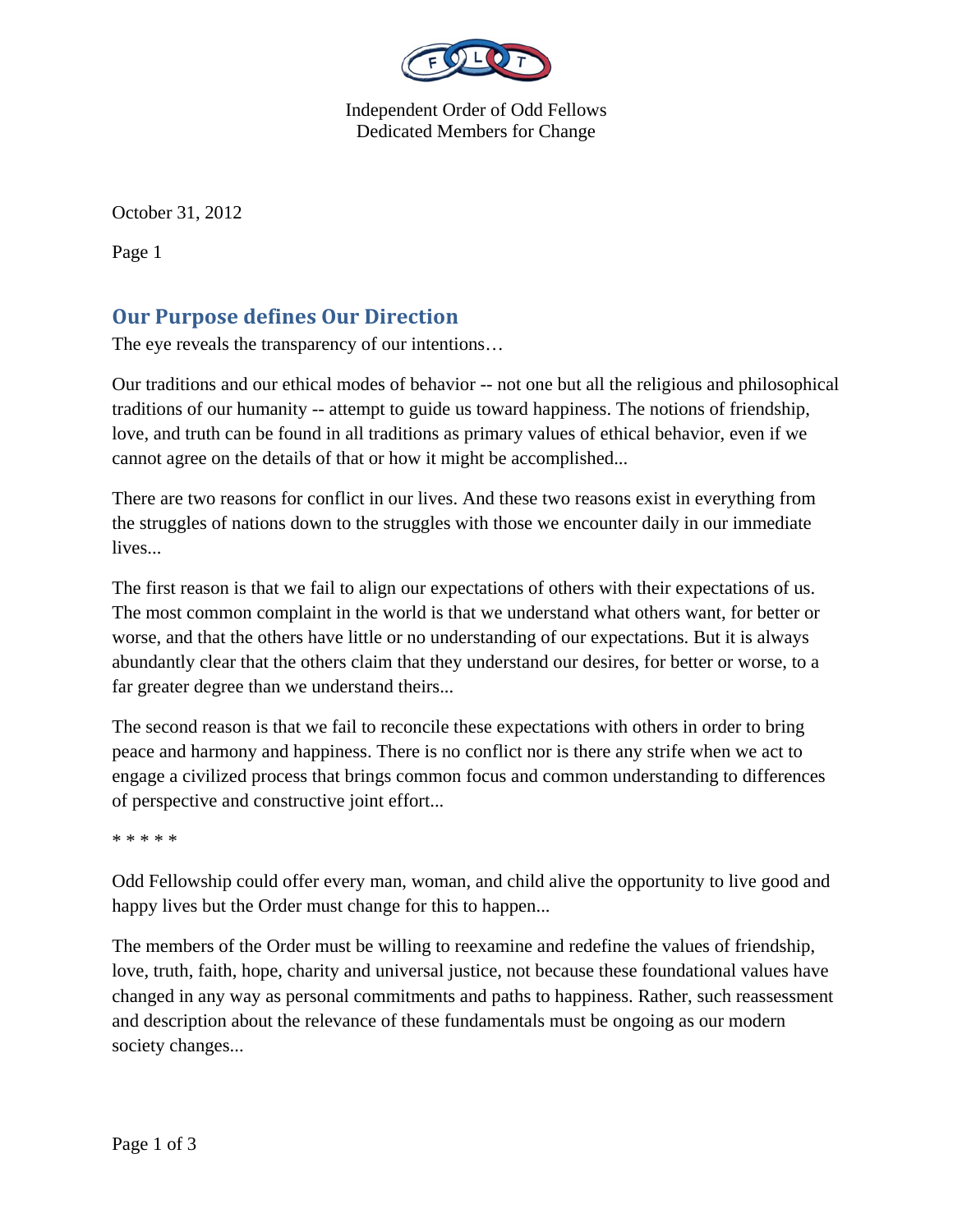

Independent Order of Odd Fellows Dedicated Members for Change

And the Order has not been flexible enough to maintain its stride with the world as it is now in this moment. That inflexibility threatens its very existence...Page 2

The Order is in conflict with our larger society these days and the nature of that conflict is society's fundamental perception that the Order is out of touch with society's needs as those needs exist today. In an age of instant communications, we should be able to see how our larger society reads our messages and how compelling they find our purpose to exist. There is good reason to believe that society does not know all the good notions we have to bring to the affairs of mankind...

\* \* \* \* \*

But anyone who visits a typical lodge meeting may leave at the end wondering what all the fuss was about. Why all the ritual and regalia...? Why all the baffling references to unwritten work or 19th Century secret society trappings...? Why all the conversation about the "right way" and the "wrong way" to do things in the midst of rules and protocols that are, at best, quaint...?

In some respects for those who know, the ritual is a good thing, almost comforting in its predictable presentation of the lodge's issues to be discussed and decided. And for those who really know about the commitment that members must make to participate, the ritual is a symbolic experience, learned and practiced over time by study, observation, and practice. The ritual provides a path to implementing effective social process and participatory behaviors...

The interesting perspective here is that we do not wish to bring the outside world into the Lodge hall but, rather, we should want to take the spirit and practice of Odd Fellowship from its focused practice and mastery out into the outside world. And those who see that this is a good thing, will want to be a part of it…

But it is easily argued that the ritual is of another time...

And modernizing is not simply an adoption of modern technologies. Only once during a degree ritual was I forced to confront my own mortality and to realize that I had to make the best of the rest of this life for good purpose (I was already trying to do that and this only brought that notion home) but the image of that moment I have carried with me since it happened. The personal experience of that moment never would have become my very personal reminder had I seen this from a DVD...Page 3

Modern technologies have changed the ways we relate to people, communicate with them, and attempt to motivate and organize them for a cause or other good purpose. These information technologies are tools by which we communicate, motivate, organize, and learn. And, believe it